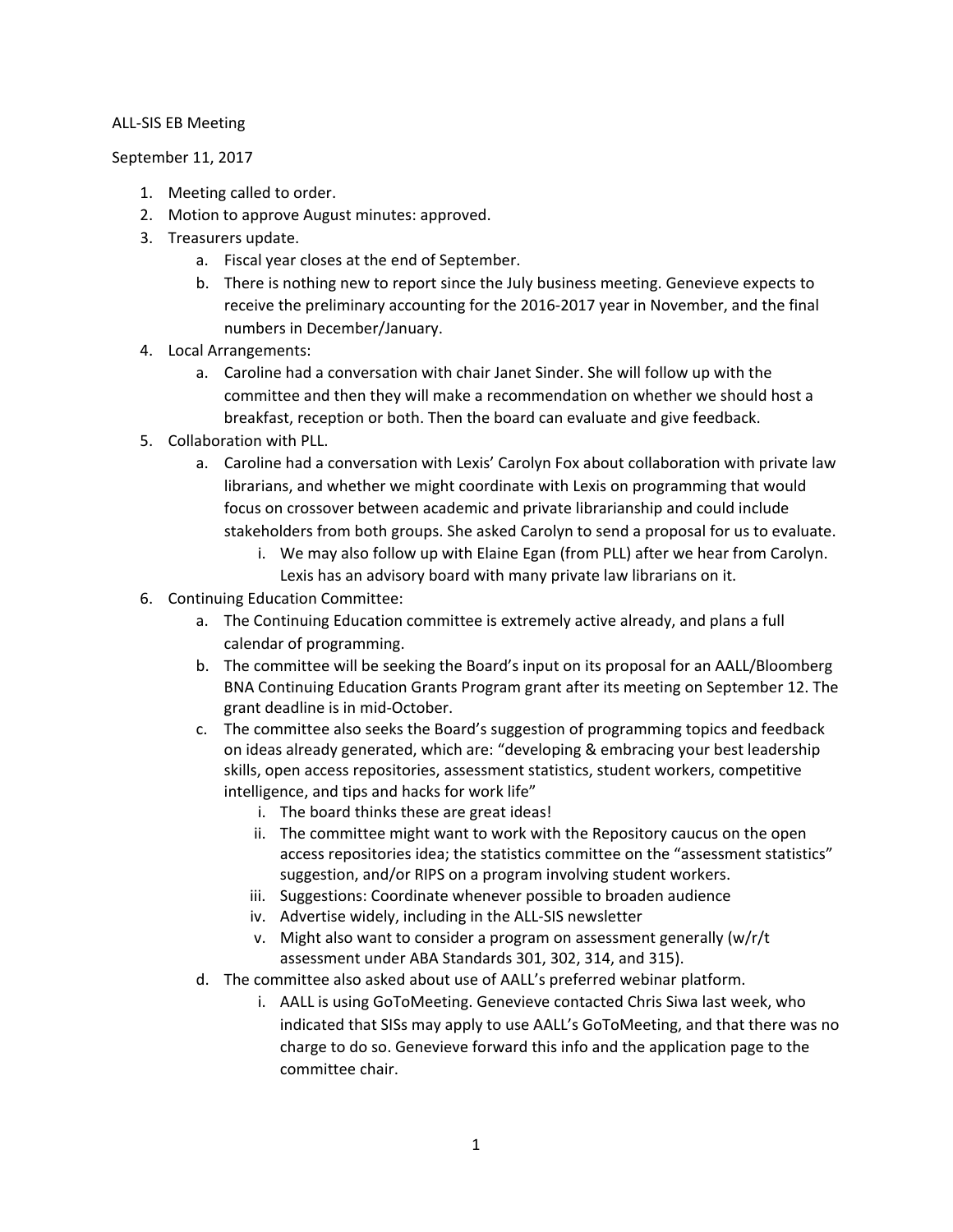- ii. Everyone agreed that the committee does not need the board's permission to proceed with scheduling a webinar or arranging for use of GoToMeeting, but that they should apprise us of the dates/times so we're not unaware.
- e. The committee also asked for a change to its committee charge:
	- i. From "With ALL-SIS Executive Board approval, submit a Continuing Education Grant proposal to the AALL Continuing Education Grants Program for this program. "
	- ii. …to "With ALL-SIS Executive Board approval, submit a Continuing Education Grant proposal to the AALL Continuing Education Grants Program *or submit an AALL webinar proposal* for this program."
	- iii. This committee did not participate in the major committee charge overhaul the board arranged last year.
	- iv. The change was unanimously approved.
	- v. Genevieve will follow up with committee and request the change to the language on the website.
- 7. Awards committee:
	- a. The chair asked if the board could update the "Committee Chair Handbook." No one knows what document she is referring to. Genevieve will follow up for clarification.
	- b. Last year there was a question about whether current members of the Executive Board and Awards committee should be excluded from applying for grants and awards. Currently, only the Outstanding Service Award carries this limitation.
		- i. Consensus was that there should be such a limitation to all awards/grants.
		- ii. This could pose a problem for writing awards where multiple authors are involved. It might make sense to only bar applications where the excluded person is a sole author. If a board or committee member was one of multiple authors on a nominated piece, that person would need to be recused from any part of the decision on that award.
		- iii. Genevieve will circulate email to the full board and will also notify committee that this is something the board is looking at.
- 8. Spending for TS/OBS
	- a. There is a motion from Prano to give the TS/OBS-SIS reps \$750 this year.
	- b. At our virtual business meeting in July, we promised that "If [this question] comes up again the board will come to the entire membership before making a fixed commitment."
	- c. Agreed to table this question for one month and seek more information about the timing and background of this request.
- 9. Amanda reached out to the Research & Scholarship committee on interest in scholarship programming. The chair is interested on a high level; it's something the committee has already discussed. The committee would like more guidance from the board.
	- a. We don't have a specific format in mind, but we'd like them to focus on "putting the academic" back in ALL-SIS. Could connect them with Programming or Continuing Ed as needed. We'd like them to brainstorm ideas, not tied to any particular time or format.
		- i. Caroline offered one suggestion--how to give and receive feedback.
	- b. Amanda will follow up with the chair.